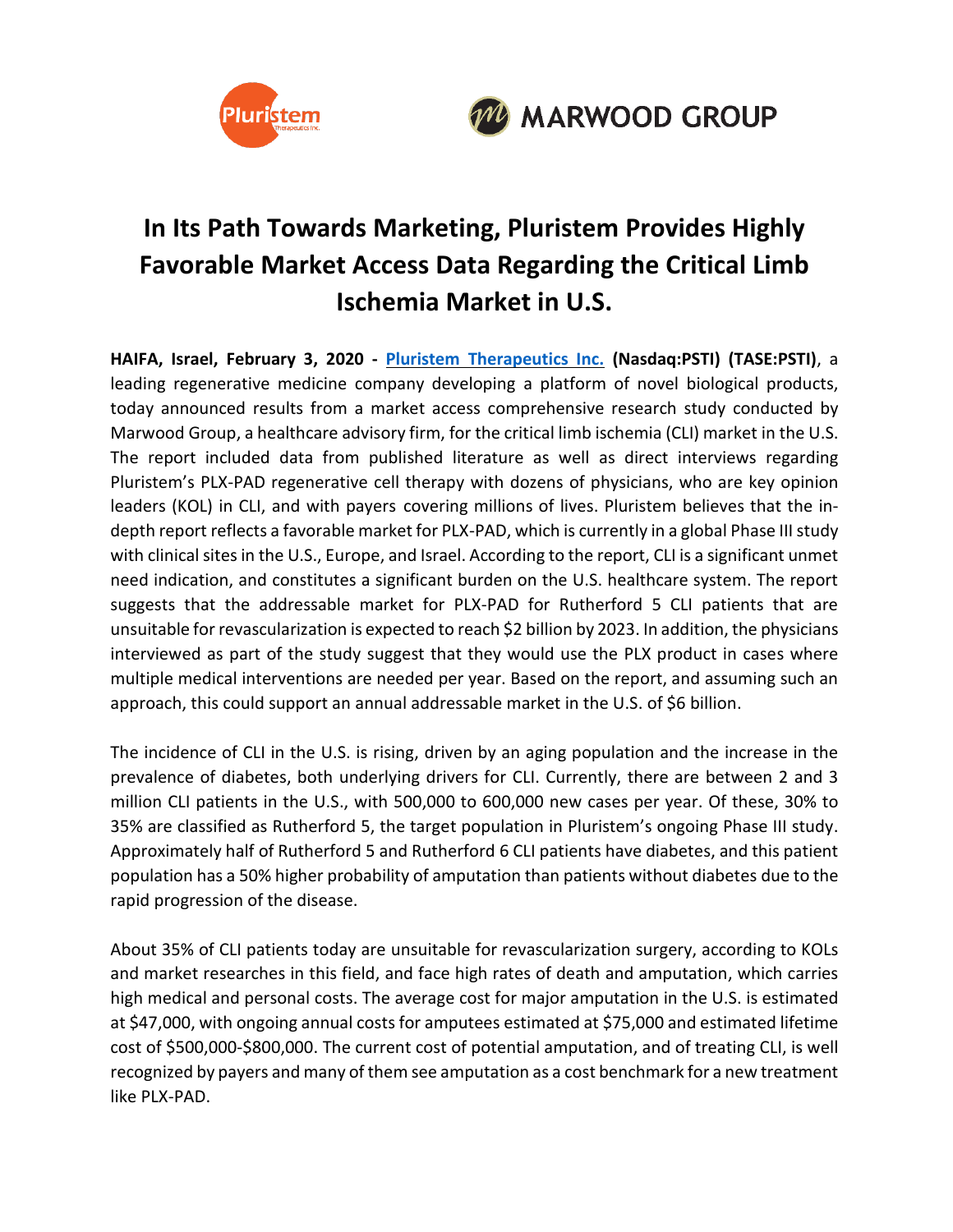As disclosed in the report, vascular surgeons who typically treat CLI expressed interest in using PLX-PAD, which is provided as an outpatient setting, thus potentially reducing the need for hospitalization. Both KOLs and payers confirmed that amputation free survival (AFS), Pluristem's primary efficacy endpoint for its Phase III study, is an endpoint that should drive adoption. Pluristem's Phase III study population includes Rutherford 5 patients who are considered unsuitable for revascularization surgery. In addition to treating these patients, more than threequarters of vascular surgeons expressed an unmet need and willingness to use PLX-PAD for patients with non-healing wounds and who already receive two revascularizations, or more, annually.

"Based on this thorough market report, it is clear to us that CLI patients, and especially those unsuitable for revascularization that are suffering from a very poor quality of life and carry a heavy burden on the health care system, require better medical solutions. We believe that this market report highlights payers' and physicians' interest in PLX-PAD as an alternative method of care for CLI patients," said Yaky Yanay, Pluristem President and CEO. "We also believe that this market report validates our understandings regarding the potential substantial market for our PLX-PAD product in the U.S., and the importance of implementing novel regenerative medicine in CLI to control increased healthcare spending. Pluristem is committed to finding a solution for CLI and believes that our Phase III study will show promise in preventing amputation and help improve the lives of millions of CLI patients."

### **About Pluristem Therapeutics**

Pluristem Therapeutics Inc. is a leading regenerative medicine company developing novel placenta-based cell therapy product candidates. The Company has reported robust clinical trial data in multiple indications for its patented PLX cell product candidates and is currently conducting late stage clinical trials in several indications. PLX cell product candidates are believed to release a range of therapeutic proteins in response to inflammation, ischemia, muscle trauma, hematological disorders and radiation damage. The cells are grown using the Company's proprietary three-dimensional expansion technology and can be administered to patients offthe-shelf, without tissue matching. Pluristem has a strong intellectual property position; a Company-owned and operated GMP-certified manufacturing and research facility; strategic relationships with major research institutions; and a seasoned management team.

### **About Marwood Group**

Marwood Group is a healthcare focused strategic advisory and financial services firm headquartered in New York City with offices in Washington, D.C. and London. Marwood Group's consulting practice, Marwood Group Advisory, is a leading healthcare-focused strategic advisory firm that provides due diligence, market access, and life cycle management consulting services for life sciences companies and investors. Marwood operates at the intersection of healthcare policy analysis, market diligence and strategic consulting; Marwood's senior team includes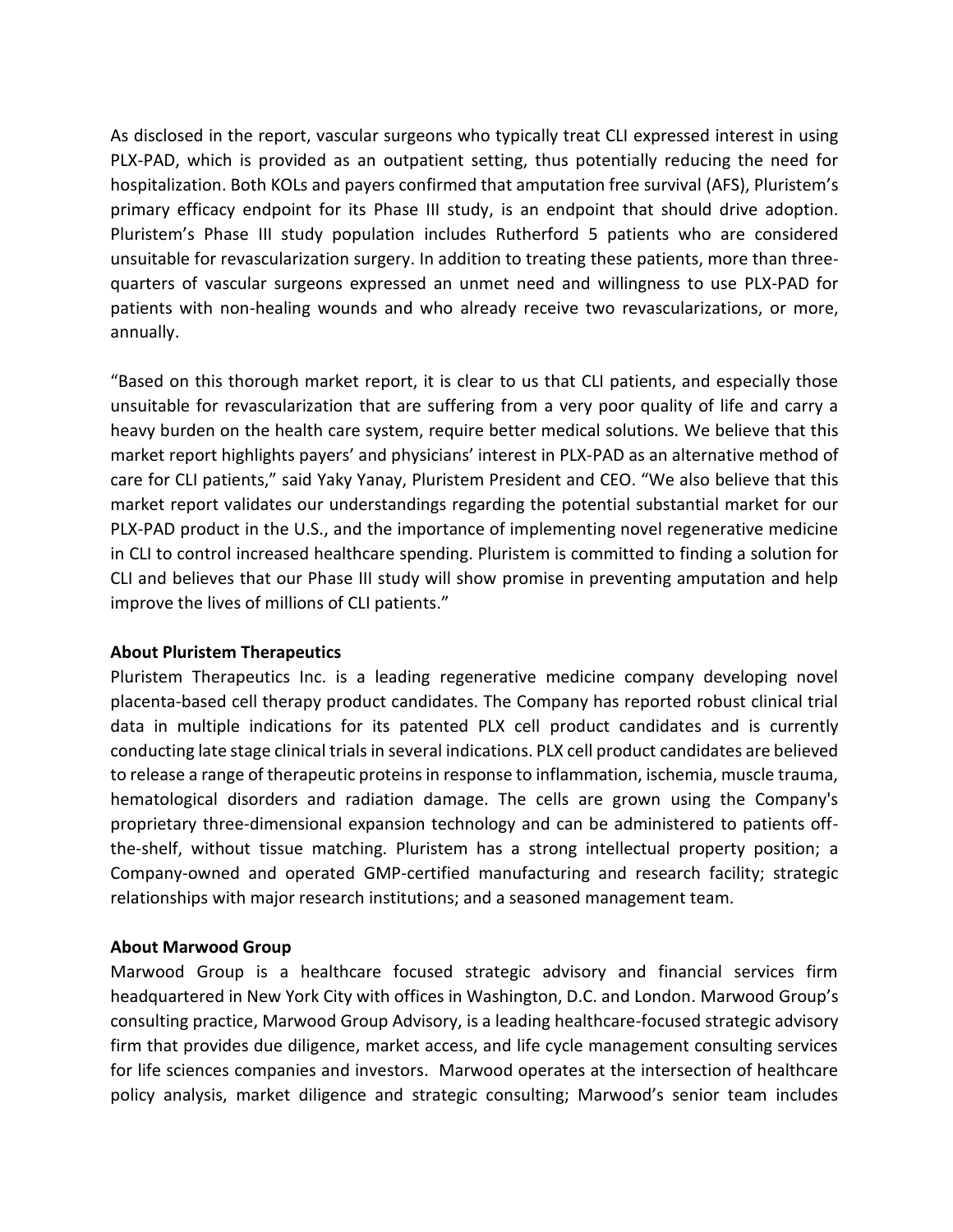former healthcare and life sciences operators, investment bankers, and veterans of top-tier strategy consulting firms as well as former senior-level government officials and policy makers. To inquire about Marwood's work in the life sciences sector, please contact Nayan Ghosh at nghosh@marwoodgroup.com.

## **Safe Harbor Statement**

This press release contains express or implied forward-looking statements within the Private Securities Litigation Reform Act of 1995 and other U.S. Federal securities laws. For example, Pluristem is using forward-looking statements when it discusses the potential size of the U.S. market for patients suffering from CLI, the potential benefits and use of PLX-PAD in the treatment of CLI over the current standard of care in the context of preventing amputations and in place of revascularization, the belief that the market report highlights payers' and doctors' interest in PLX-PAD as an alternative method of care for CLI patients, the belief that the market report validates its understanding regarding the potential market for its PLX-PAD product in the U.S. and the importance of implementing novel regenerative medicine in CLI to control increased healthcare spending, and the belief that its Phase III study will show promise in preventing amputation and help improve the lives of millions of CLI patients. These forward-looking statements and their implications are based on the current expectations of the management of Pluristem only, and are subject to a number of factors and uncertainties that could cause actual results to differ materially from those described in the forward-looking statements. The following factors, among others, could cause actual results to differ materially from those described in the forward-looking statements: changes in technology and market requirements; Pluristem may encounter delays or obstacles in launching and/or successfully completing its clinical trials; Pluristem's products may not be approved by regulatory agencies, Pluristem's technology may not be validated as it progresses further and its methods may not be accepted by the scientific community; Pluristem may be unable to retain or attract key employees whose knowledge is essential to the development of its products; unforeseen scientific difficulties may develop with Pluristem's process; Pluristem's products may wind up being more expensive than it anticipates; results in the laboratory may not translate to equally good results in real clinical settings; results of preclinical studies may not correlate with the results of human clinical trials; Pluristem's patents may not be sufficient; Pluristem's products may harm recipients; changes in legislation may adversely impact Pluristem; inability to timely develop and introduce new technologies, products and applications; loss of market share and pressure on pricing resulting from competition, which could cause the actual results or performance of Pluristem to differ materially from those contemplated in such forward-looking statements. Except as otherwise required by law, Pluristem undertakes no obligation to publicly release any revisions to these forward-looking statements to reflect events or circumstances after the date hereof or to reflect the occurrence of unanticipated events. For a more detailed description of the risks and uncertainties affecting Pluristem, reference is made to Pluristem's reports filed from time to time with the Securities and Exchange Commission.